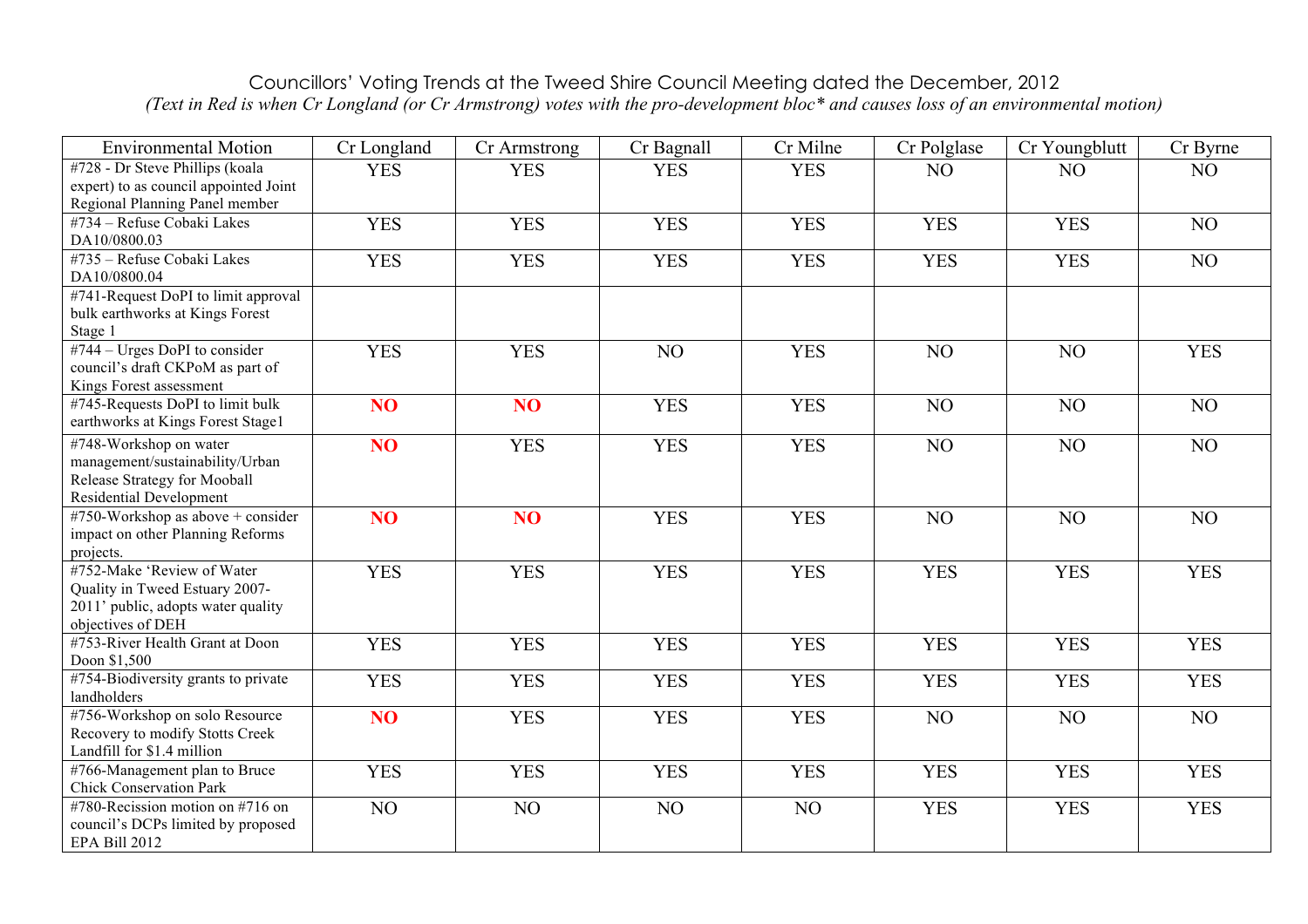| #781-Recission motion on #714<br>November) Cudgen to be preferred<br>site for Tweed Byron Police centre                                 | <b>YES</b>      | NO         | NO         | NO         | <b>YES</b> | <b>YES</b> | <b>YES</b> |
|-----------------------------------------------------------------------------------------------------------------------------------------|-----------------|------------|------------|------------|------------|------------|------------|
| #783-That Marine Pde Kingscliff be<br>preferred site for Tweed Byron<br>Police centre                                                   | <b>YES</b>      | <b>YES</b> | <b>YES</b> | NO         | NO         | NO         | NO         |
| #788 - Draft LEP presentation at<br><b>Tweed Heads</b>                                                                                  | <b>YES</b>      | <b>YES</b> | <b>YES</b> | <b>YES</b> | NO         | NO         | NO         |
| #789-Sustainability policy/control<br>plan for new developments and<br>National Iconic Landscapes DCP                                   | <b>YES</b>      | <b>YES</b> | <b>YES</b> | <b>YES</b> | NO         | absent     | NO         |
| #791-Economic development<br>strategy for best practice ESD,<br>cultural development and protection<br>of agricultural lands            | <b>YES</b>      | <b>YES</b> | <b>YES</b> | <b>YES</b> | NO         | NO         | <b>YES</b> |
| #792- Council report on appointment<br>of consultant on ESD, planning and<br>management urgently                                        | NO <sub>1</sub> | <b>YES</b> | <b>YES</b> | <b>YES</b> | NO         | NO         | NO         |
| #793-Improve sustainability options,<br>preferring local suppliers                                                                      | <b>YES</b>      | <b>YES</b> | <b>YES</b> | <b>YES</b> | NO         | <b>YES</b> | NO         |
| #794-Council finalise draft Tweed<br>Coast KPoM and present in first<br>quarter of 2013                                                 | <b>YES</b>      | <b>YES</b> | <b>YES</b> | <b>YES</b> | NO         | <b>YES</b> | NO         |
| #795-An environmental educational<br>and tourist resource in relation to<br><b>Bruce Chick Conservation</b><br>Management Plan          | <b>YES</b>      | <b>YES</b> | <b>YES</b> | <b>YES</b> | <b>YES</b> | <b>YES</b> | NO         |
| #796-Report on composting toilets in<br>urban environment and include in<br>Water Management policies                                   | <b>YES</b>      | <b>YES</b> | <b>YES</b> | <b>YES</b> | NO         | <b>YES</b> | NO         |
| #798-Draft Environmental Strategy<br>including Tweed VMS 2004 be<br>presented to January meeting for<br>possible exhibition for 28 days | <b>YES</b>      | <b>YES</b> | <b>YES</b> | <b>YES</b> | NO         | NO         | NO         |
| C66-Council work with Leda to find<br>lawful solution to unlawful clearing<br>at Cobaki Lakes                                           | <b>YES</b>      | <b>YES</b> | <b>YES</b> | NO         | <b>YES</b> | <b>YES</b> | <b>YES</b> |

Abbreviations:

DoPI – Dept of Planning and Infrastructure

DEH – Department of Environment and Heritage

LEP – Local Environment Plan

DCP – Development Control Plan